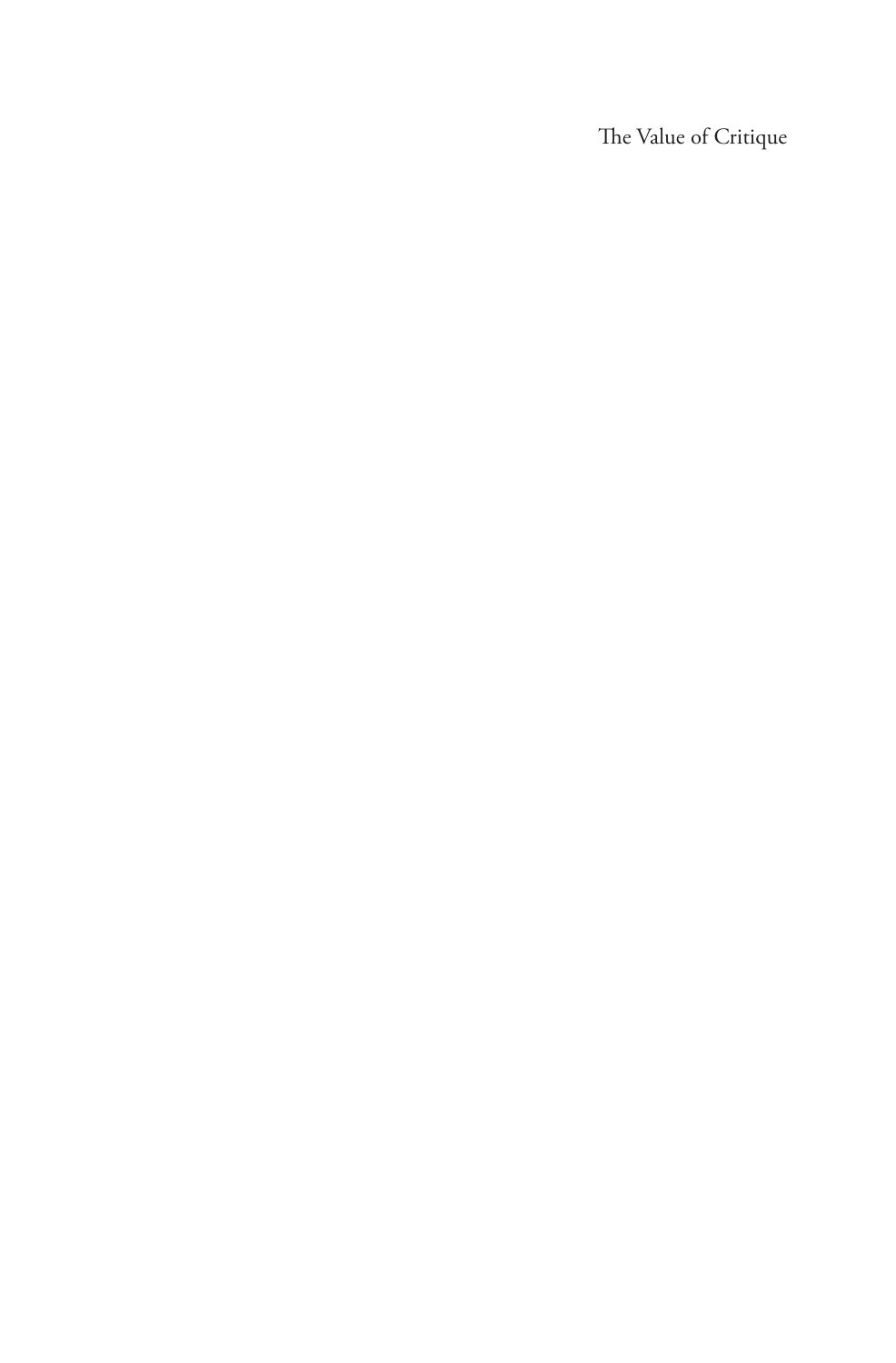#### Normative Orders

Publications of the Cluster of Excellence "The Formation of Normative Orders" at Goethe University, Frankfurt am Main

Edited by Rainer Forst and Klaus Günther

Volume 26

*Isabelle Graw* is editor of the journal "Texte zur Kunst". She is a Professor for Art Theory at the Städelschule in Frankfurt.

*Christoph Menke* is a Professor in the Cluster of Excellence "The Formation of Normative Orders" and at the Institute of Philosophy at Goethe University Frankfurt.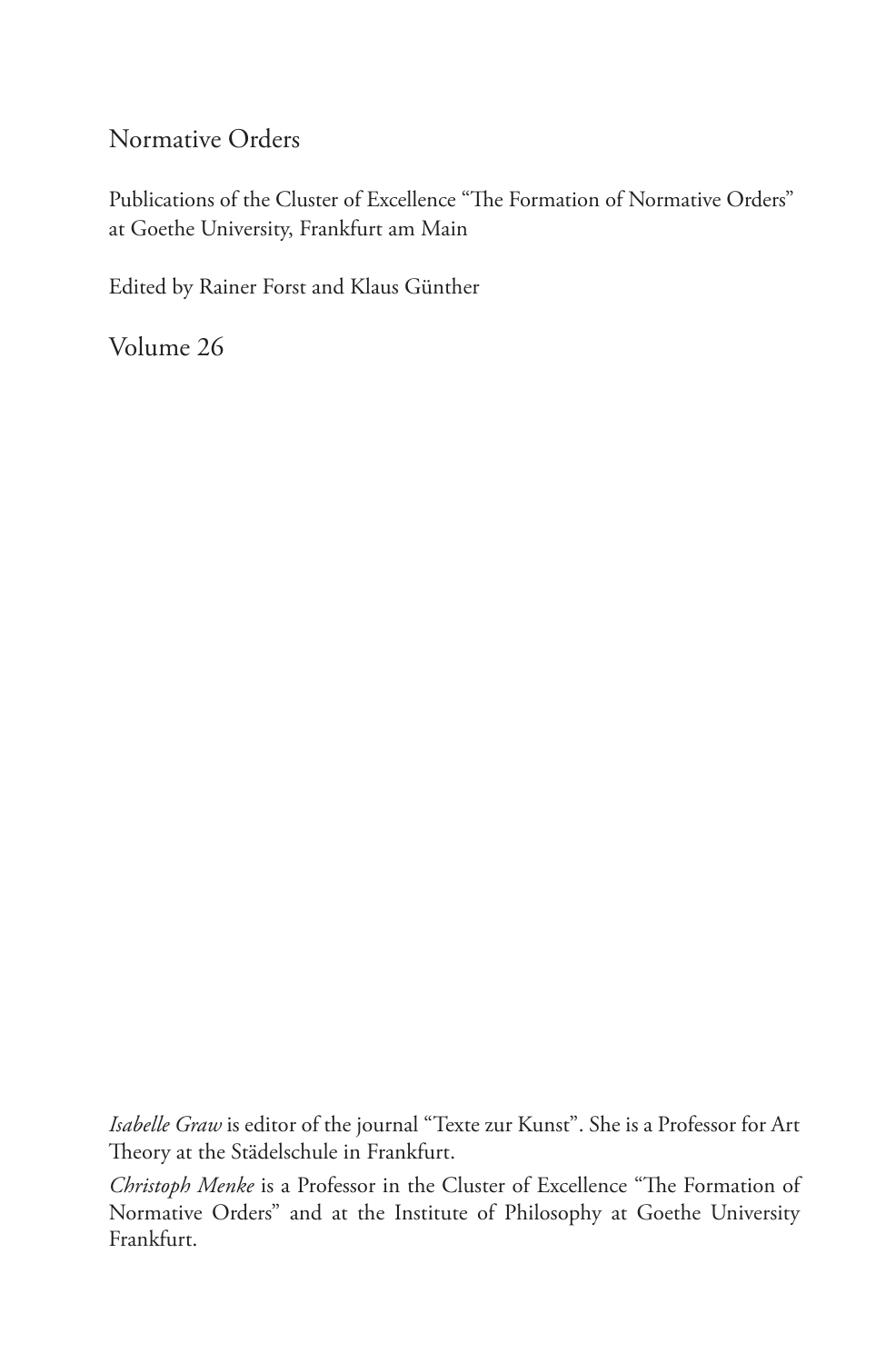Isabelle Graw, Christoph Menke (eds.)

# The Value of Critique

Exploring the Interrelations of Value, Critique, and Artistic Labour

In cooperation with Thomas Cannaday

Campus Verlag Frankfurt/New York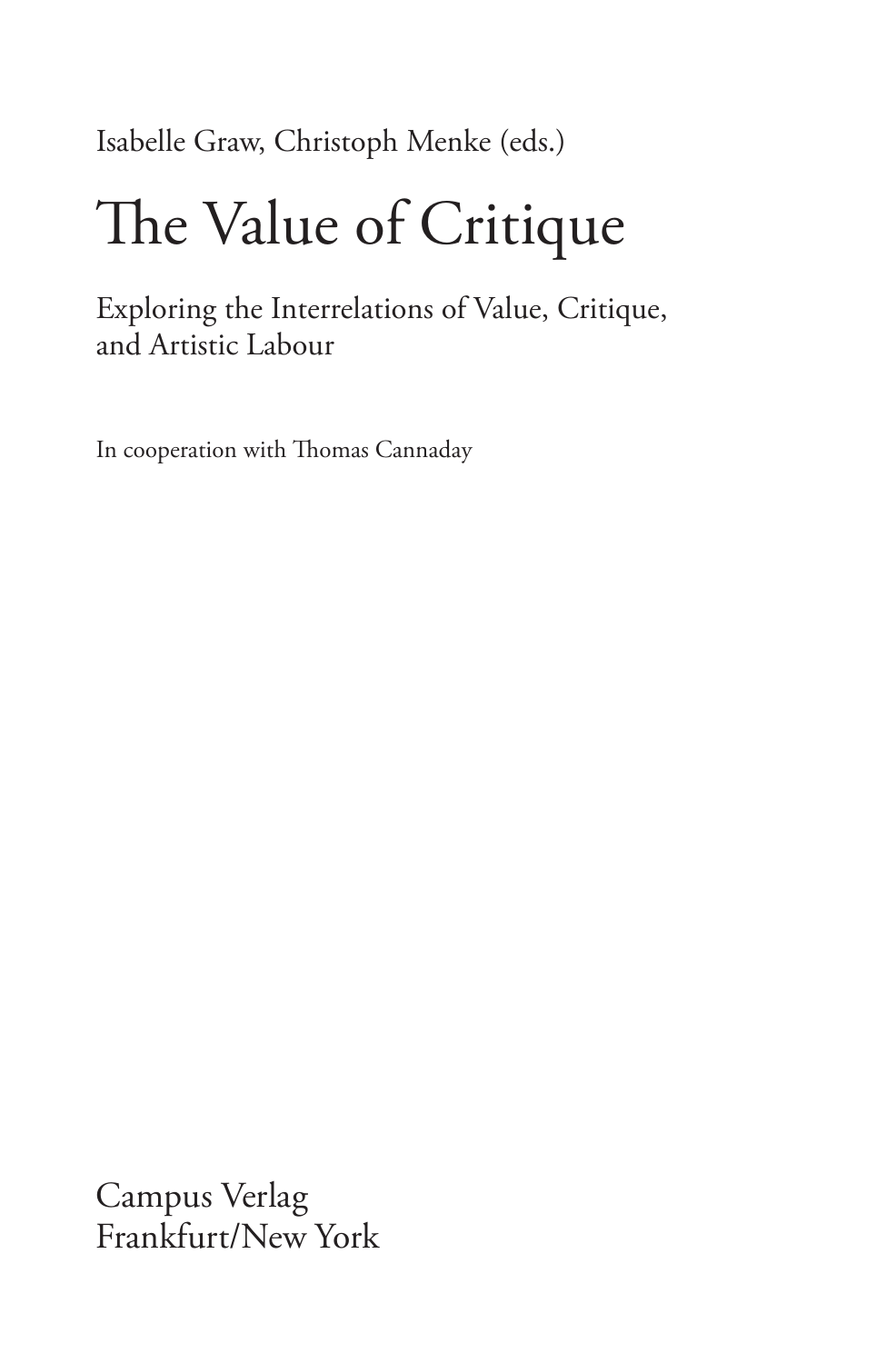This publication is part of the DFG-funded Cluster of Excellence "The Formation of Normative Orders" at Goethe University Frankfurt am Main.





ISBN 978-3-593-51010-1 Print ISBN 978-3-593-44082-8 E-Book (PDF)

All rights reserved. No part of this book may be reproduced or transmitted in any form or by any means, electronic or mechanical, including photocopying, recording, or by any information storage and retrieval system, without permission in writing from the publishers.

Despite careful control of the content Campus Verlag GmbH cannot be held liable for the content of external links. The content of the linked pages is the sole responsibility of their operators.

Copyright © 2019 Campus Verlag GmbH, Frankfurt-on-Main

Cover design: Campus Verlag GmbH, Frankfurt-on-Main

Printing office and bookbinder: Beltz Grafische Betriebe GmbH, Bad Langensalza Printed on acid free paper.

Printed in Germany

For further information: www.campus.de www.press.uchicago.edu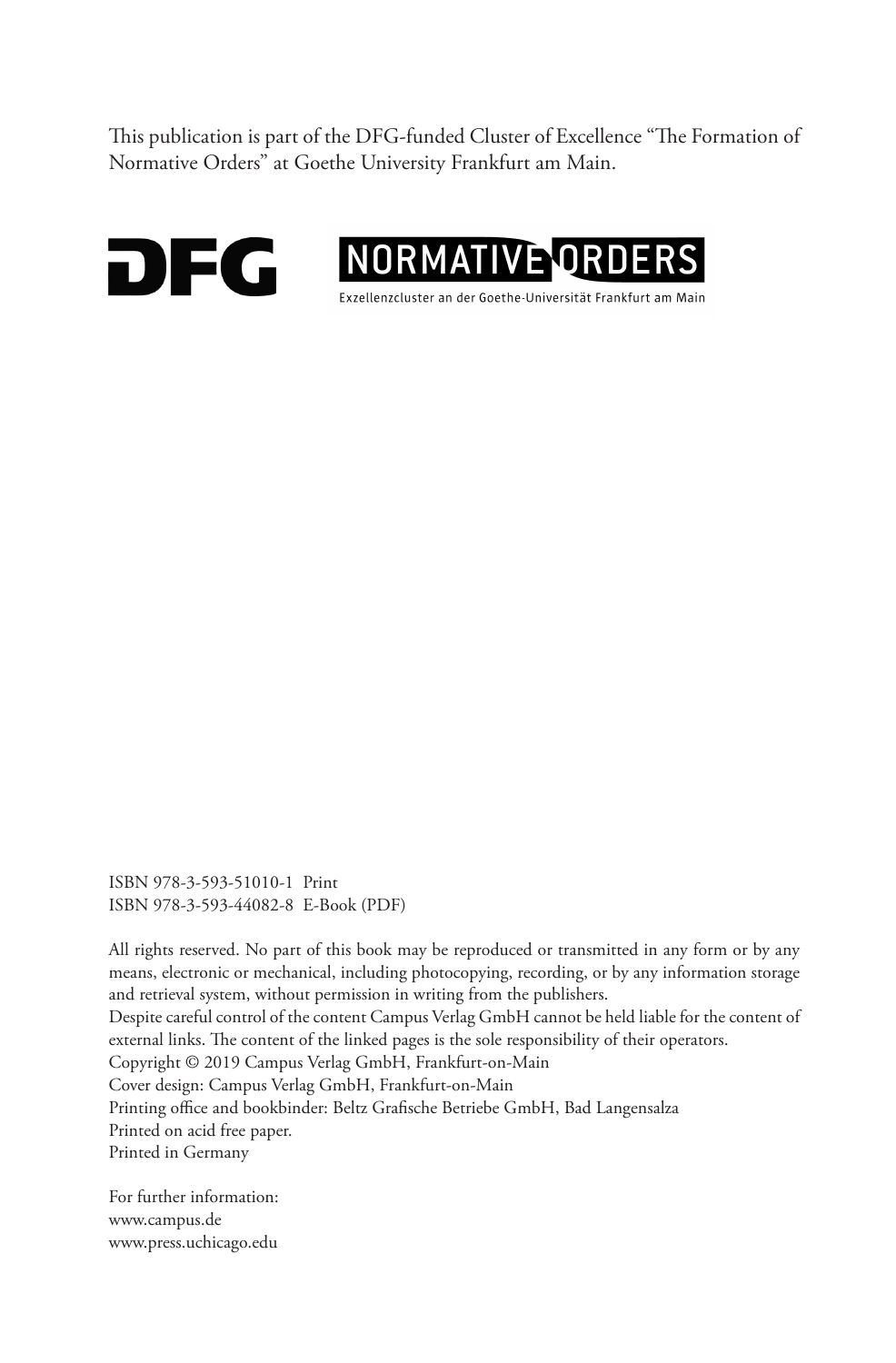# Contents

| Isabelle Graw and Christoph Menke |  |
|-----------------------------------|--|

### I. Critique of Critique

| <b>Bruno Latour</b> |  |
|---------------------|--|
| Benjamin Noys       |  |
| Dirk Setton         |  |

## II. The Power of Critique

| Beate Söntgen      |  |
|--------------------|--|
|                    |  |
|                    |  |
| Martin Seel        |  |
|                    |  |
|                    |  |
| Kerstin Stakemeier |  |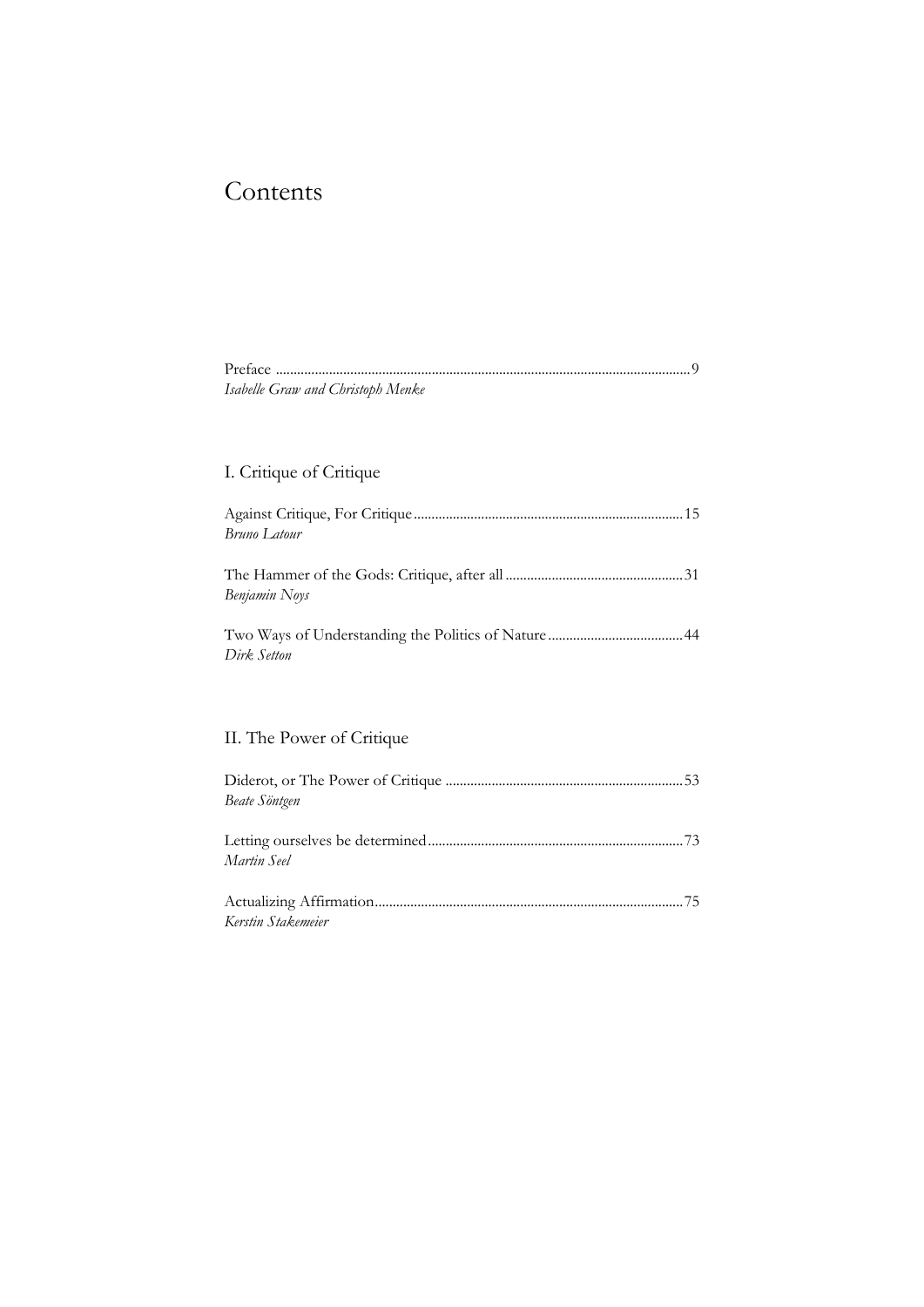| Beate Söntgen |  |
|---------------|--|

### III. Criticize Your Life

| Criticism and its Discontents-In Defense of an Immanent Critique of<br>Rahel Jaeggi |
|-------------------------------------------------------------------------------------|
| On Internal, External and Immanent Critique in Rahel Jaeggi 111<br>Eva Geulen       |
| Going Further: Lebensformen, Politics, and Critique 120<br>Thomas Lemke             |
|                                                                                     |
| IV. Social Critique                                                                 |
| Luc Boltanski                                                                       |
| Three Questions—An Inquiry into the Sociology of Critique139<br>Juliane Rebentisch  |
|                                                                                     |
| V. Labour and Value                                                                 |
|                                                                                     |

| Sabeth Buchmann |  |
|-----------------|--|
|-----------------|--|

| Working hard for what?—The Value of Artistic Labor and the Products |  |
|---------------------------------------------------------------------|--|
|                                                                     |  |
| Isabelle Graw                                                       |  |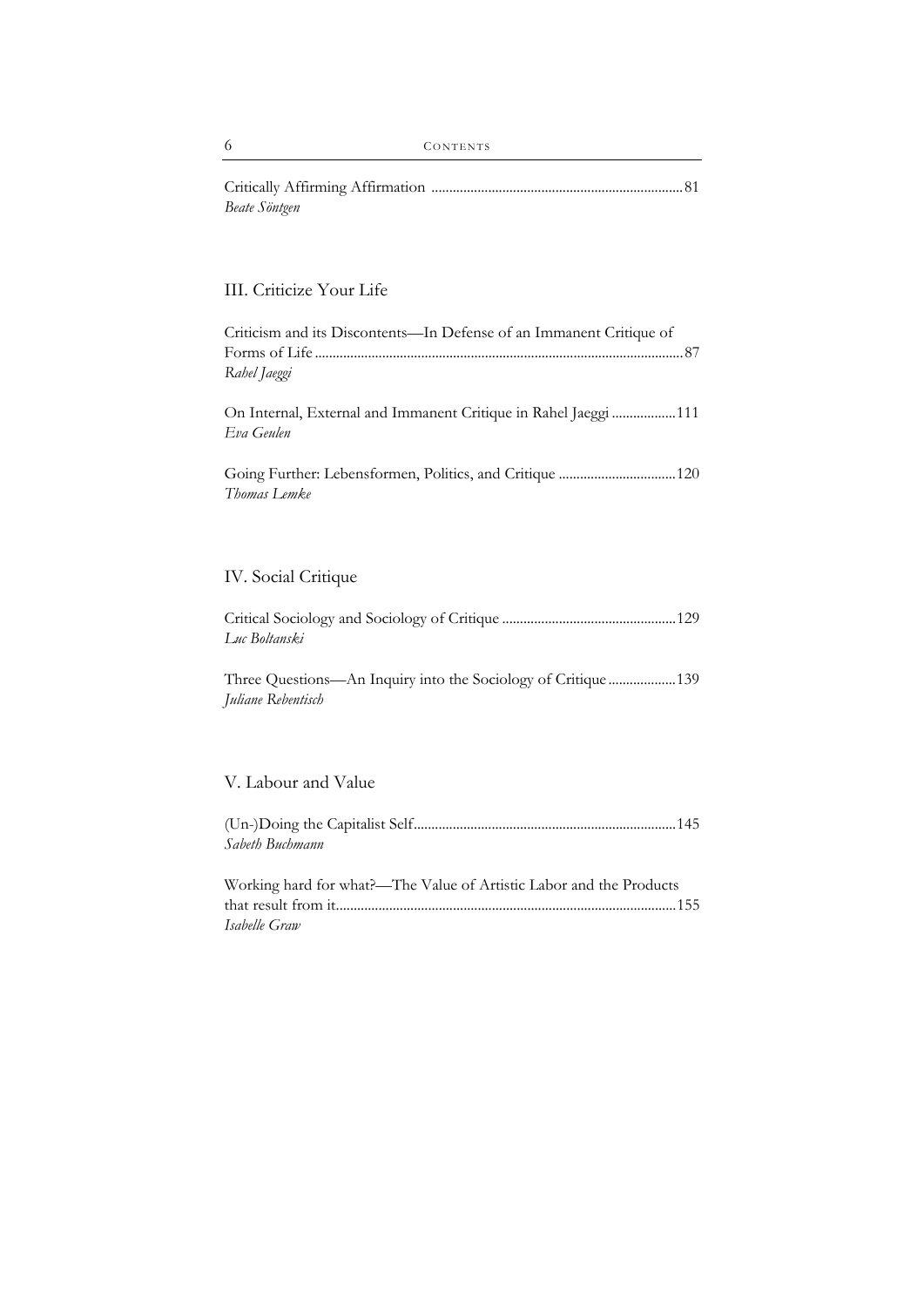| Christoph Menke |  |
|-----------------|--|
| John Roberts    |  |
|                 |  |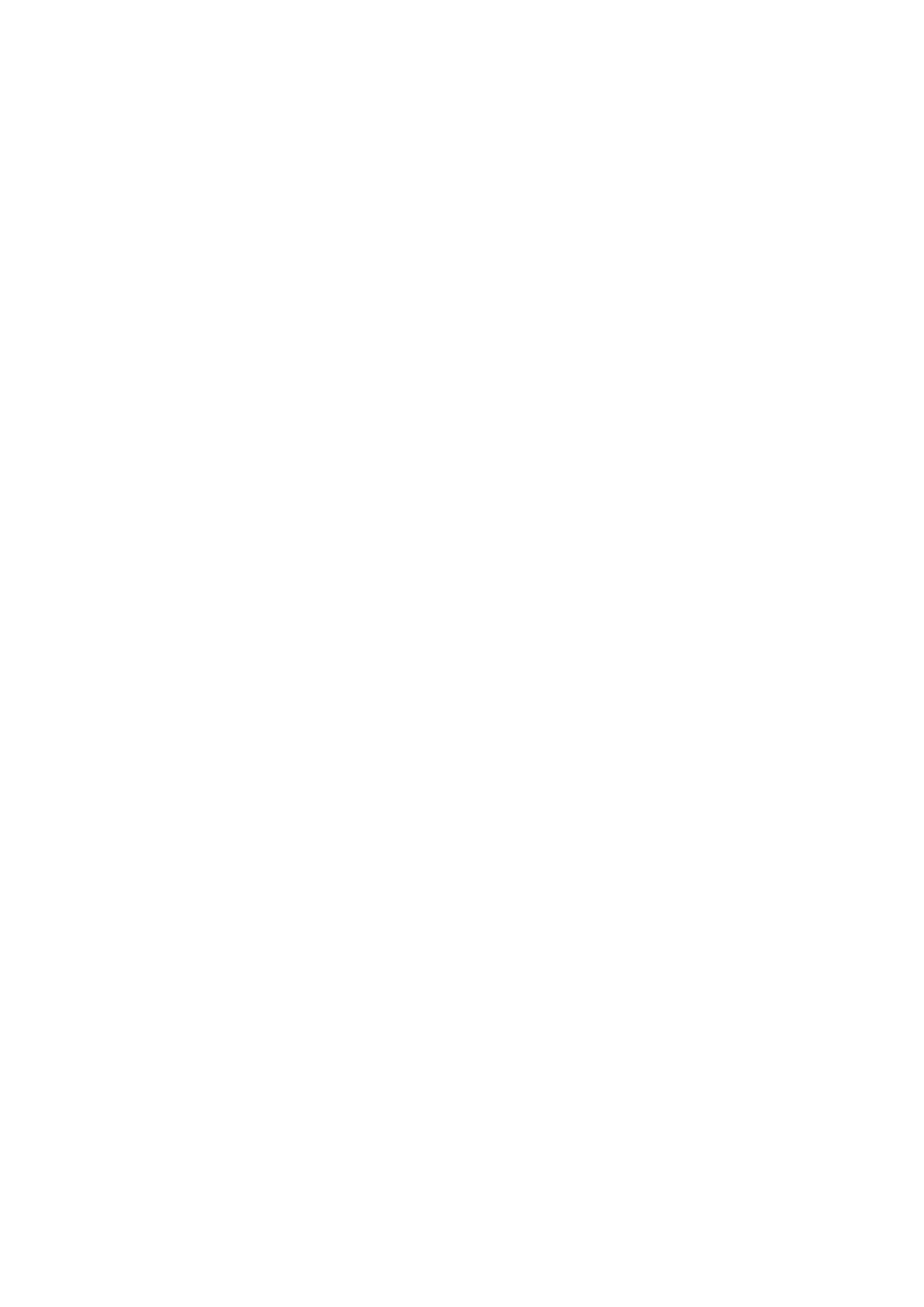## Preface

——————

This book is based on a conference that took place on January 18th 2017, a date that was overshadowed by Trump's inauguration.<sup>1</sup> It shouldn't come as a surprise that this historical turning point finds an echo in many of the contributions in this volume. The title of the conference *The Value of Critique* connects two different modes of judgment which are often understood as being fundamentally different: critique and value (or evaluation). While judging is in itself an act of critique that implies a decision between right and wrong in the name of a rule2, it can also be conceptualized and performed differently as an evaluation that generates and presupposes values.

The process of judging is thus deeply interconnected with critique and value. But what is at stake in the juxtaposition between 'value' and 'critique'? When described schematically their relation would unfold as follows: *critique* is the enlightenment strategy of judgment whereby a subject establishes itself and declares its autonomy as an independent judge above and distant from the matter of its consideration. To criticize in this sense means: to gain freedom over and against an object, a situation, a condition, in short: over and against the world by claiming that the world is contradictory in itself. The concept of *value*, on the other hand, refers to an act of evaluation which is openly and avowedly partial and perspectival—the act of measuring, in which a living being expresses the utility of something in the world *for it*, i.e. its survival or its flourishing. Evaluation is about the enhancement of the evaluating living being, about increasing its life-forces, its ability to live.

Understood in this way, critique and value are antagonistic. *From the perspective of value*, critique is a strategy used by the subject to empower itself,

 <sup>1</sup> The conference was a cooperation between two institutions both based in Frankfurt am Main: the Research Cluster "The Formation of Normative Orders" at the Goethe University and the Städelschule Academy of Fine Arts.

 <sup>2</sup> Both, the German term "Urteilen" and the Greek source of "critique": krinein (κρίνω), include the meanings of judging, dividing, as well as distinguishing.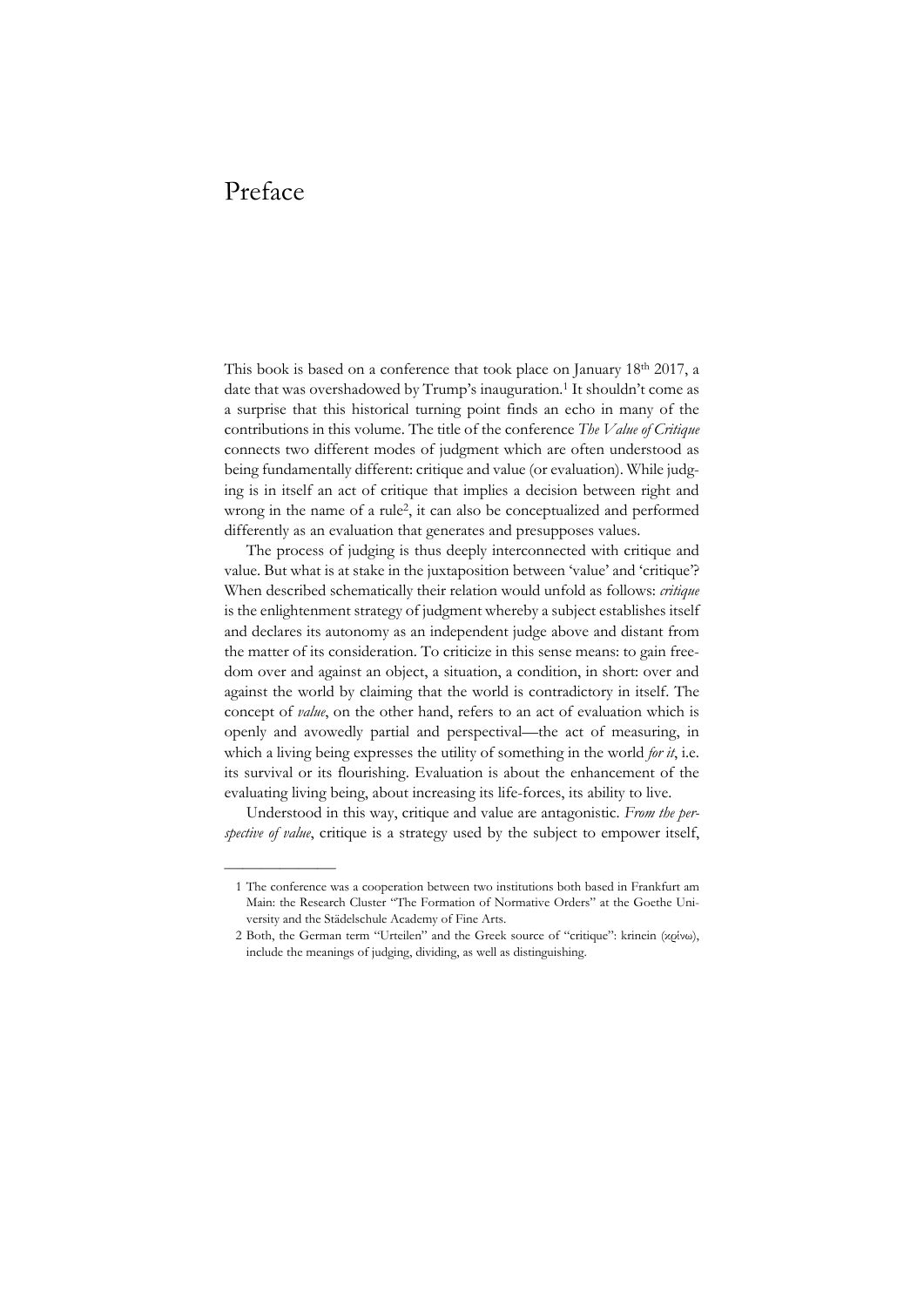merely pretending to let "the thing itself" speak. *From the perspective of critique,* the model of value has surrendered from the start to the endless circle of the immanence of life, be it biological or economical, and thus merely stands in the service of self-preservation or -empowerment. "Critique" is an attitude of negation: of judging and thinking as the unfolding of the inner negativity of its object. "Value", on the other hand, is the name of an attitude of affirmation: judgment as an expression of the way in which a self says "yes" to its existence and its conditions.

At second glance, however, the relationship between value and critique turns out to be much more complicated. Instead of being just polar opposites, both concepts share a metonymic structure: critique refers to an object that is outside of it as much as the critic might be deeply affected by it. A similar displacement occurs in value since there is no "intrinsic" value as Marx already underlined. Value is relational and therefore always to be found elsewhere. Its force depends on the investment an affective collectivity contributes (actively or passively). Apart from its metonymic nature value needs to get represented and objectified— it has a form and this formal dimension renders it similar to the objects of critique.

Considered as social practices, critique and value thus overlap in manifold ways. For as soon as the critic selects an object as worthwhile of her interest and time, she has declared it as being potentially valuable. The critic, although often against her own intentions, indeed contributes to her object's value. It is precisely by questioning existing values, that critique gets implicated in the formation of value. Practices of evaluation, on the other hand, are never merely affirmative and enhancing. For their *modus operandi* seems to be partly critical: to establish and foster a value means to engage in critical strategies of distinction and decision. As much as critique without value becomes empty and pointless, value without critique become blind and loses its edge.

Despite critique's strength as a relational concept, it appears to have lost its transformative power in an economy that is supposedly busy absorbing it. Although we acknowledge accounts of an ongoing commercialization of critique, we opted for a less totalizing (and less pessimistic) take in this conference: We distinguished between different types of critique and aimed to analyze their respective *situative* potential. Starting from Luc Boltanski's "sociology of critical practice", Bruno Latour's "critical proximity", Rahel Jaeggi's "immanent critique", up to Beate Söntgen's "aesthetic critique" each of these models indeed presupposes a different notion of critique, a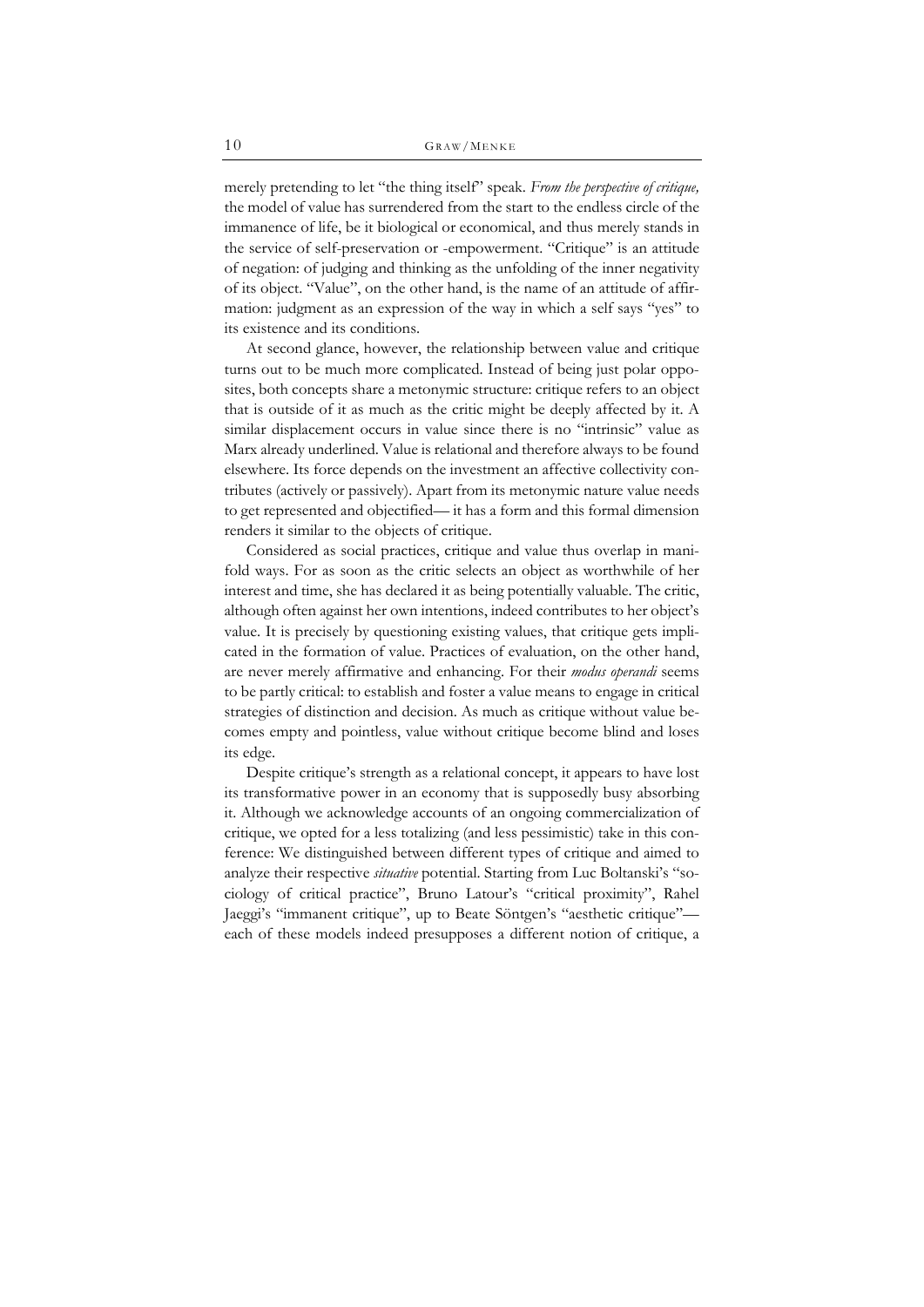different understanding of its values. The virtues and limits of these models are further addressed by the respondents: Benjamin Noys, Dirk Setton, Martin Seel, Kerstin Stakemeier, Eva Geulen, and Juliane Rebentisch. Each one of them honor and question the contributions in a challenging way.

Some of the propositions of the main speakers are anyhow at odds with one another which leads to further controversies. For instance: Bruno Latour blames *social critique* for not dealing with geopolitical issues, arguing for "critical zones" where an ideal of "critical proximity" should reign. Luc Boltanski, by contrast, insists on a model of social critique based on distance and the ability to contest institutional authority. Both Benjamin Noys and Dirk Setton note in their responses how Latour's "geopolitical critique" resembles the social critique that it wants to overcome. Boltanksi's faith in a critique that is able to question institutional authority is questioned by Juliane Rebentisch: she wonders what happens to this type of critique of institutional authority once it turns right wing?

Whether critique should be based on distance or proximity is equally contended. Rahel Jaeggi's model of "immanent critique" demonstrates how proximity and distance can actually go hand in hand. While emphasizing "immanence" this model of critique also presupposes "distance" as Eva Geulen points out. Futhermore, as Thomas Lemke asserts, critique, by being immanent, is always in danger of becoming "technical and procedural" and thus needs a transgressive moment on which its political force depends.

There is further controversy about the stance that a critic should take: should she opt for affirmation or negation? Taking Diderot as her case study, Beate Söntgen argues for a model of critique that affirms art *and* its (critical) subject. Kerstin Stakemeier replies that she would rather opt for negation against affirmation. Martin Seel raises the question of to what extent und in what sense art criticism is to be understood as an activity at all—and shows that its liberating power lies precisely in the way it is passive activity (or active passivity).

What becomes obvious in all of these controversies is critique's ability to develop its own criteria, criteria that are different from the values that critique produces. It apparently still matters *how* critique is argued even if there is a complicity with the current power technologies to a certain extend. Instead of endlessly deploring this complicity, the contributions in this volume demonstrate how critique evaluations *differ* from those acts of evaluation that are implied in the concept of (economic) value.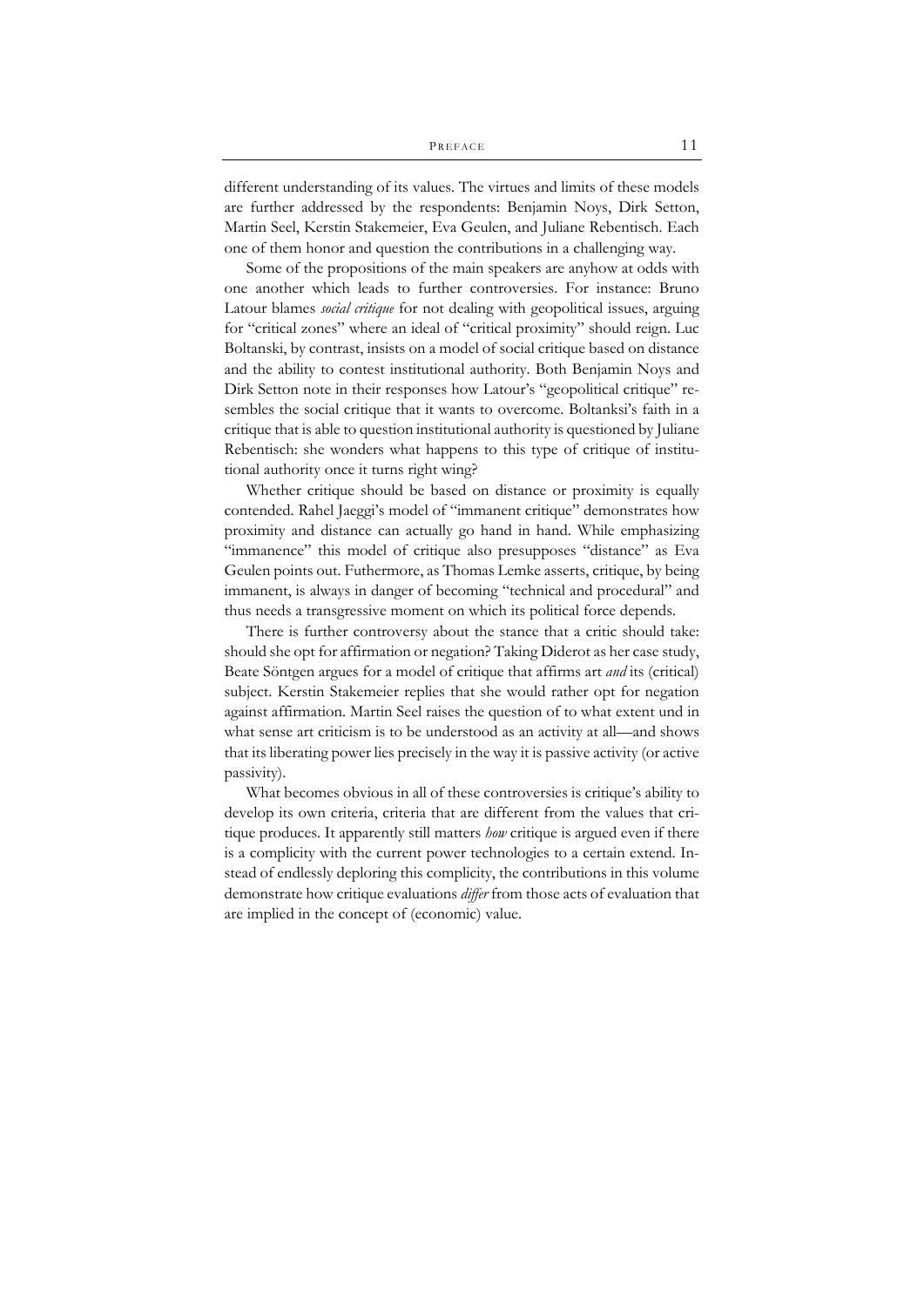But since there is no value without human labor—as the critique of political economy has convincingly argued—the volume also examines the value-labor-complex in a roundtable discussion between Sabeth Buchmann, Isabelle Graw, Christoph Menke and John Roberts. At first there seems to be agreement between the participants as to the nature of artistic labor: the current convergence between artistic labor and general labor in a post-Fordist economy is something no one disputes. However, the consequences drawn from this state of affairs greatly vary. For Sabeth Buchmann the merging of specific and general labor leads to the rise of rehearsal formats in contemporary art. While acknowledging the current overlaps between artistic and general labor Isabelle Graw insists on the specific privileges still associated with artistic labor. For her, it is these privileges combined with the material uniqueness of the artist's singular product that underlie the artwork's special value-form. John Roberts take on artistic labor is quite different, since he characterizes it as "free labor" and maintains that art is not entirely subject to the value form. All the participants consider artworks as products of labor and thus as commodities, but there is disagreement as to what kind of commodities they are. For Christoph Menke the relationship between art and commodities is one characterized by both difference *and* identity. While following Adorno's characterization of artwork as an "absolute commodity", he locates art's critical potential in its ability to absolutize the value-abstraction. In Robert's account art commodities are much less then "absolute commodities"—he defines them as "incomplete commodities" because of their inability to be exchanged against capital. Graw on the other hand considers artworks to be 'commodities of a special kind': while sharing features with ordinary commodities, they remain nevertheless special because of their ability to substantialize the illusion of their value.

Taken together, the contributions to this panel demonstrate how the intrinsic connections between value, artistic labor and the art commodity can be conceptualized in different ways. Critique here functions as a contractor that not only examines the tight nexus between value and artistic labor, but also transforms critique in (manifold) theories of value.

*Isabelle Graw/Christoph Menke*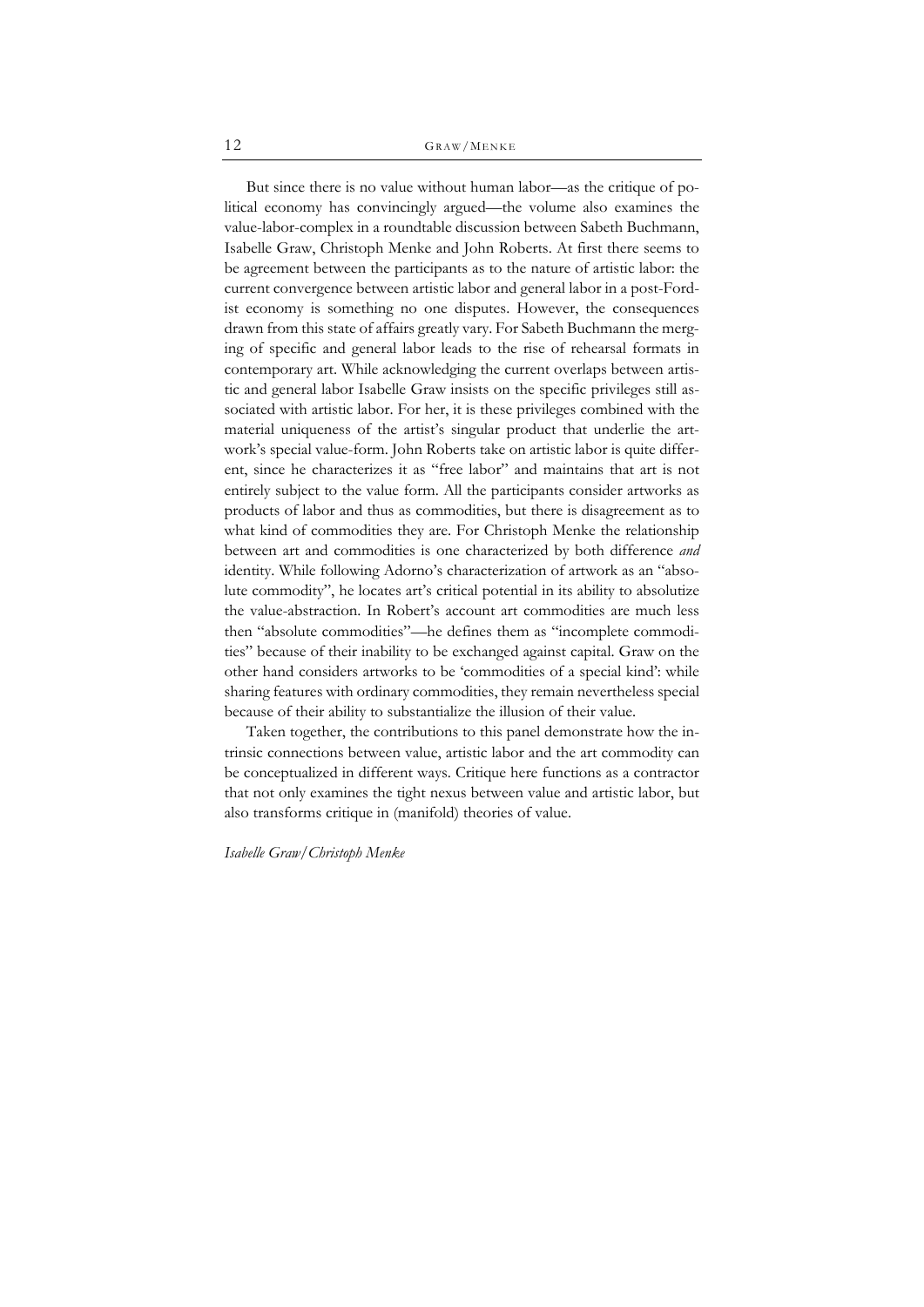I. Critique of Critique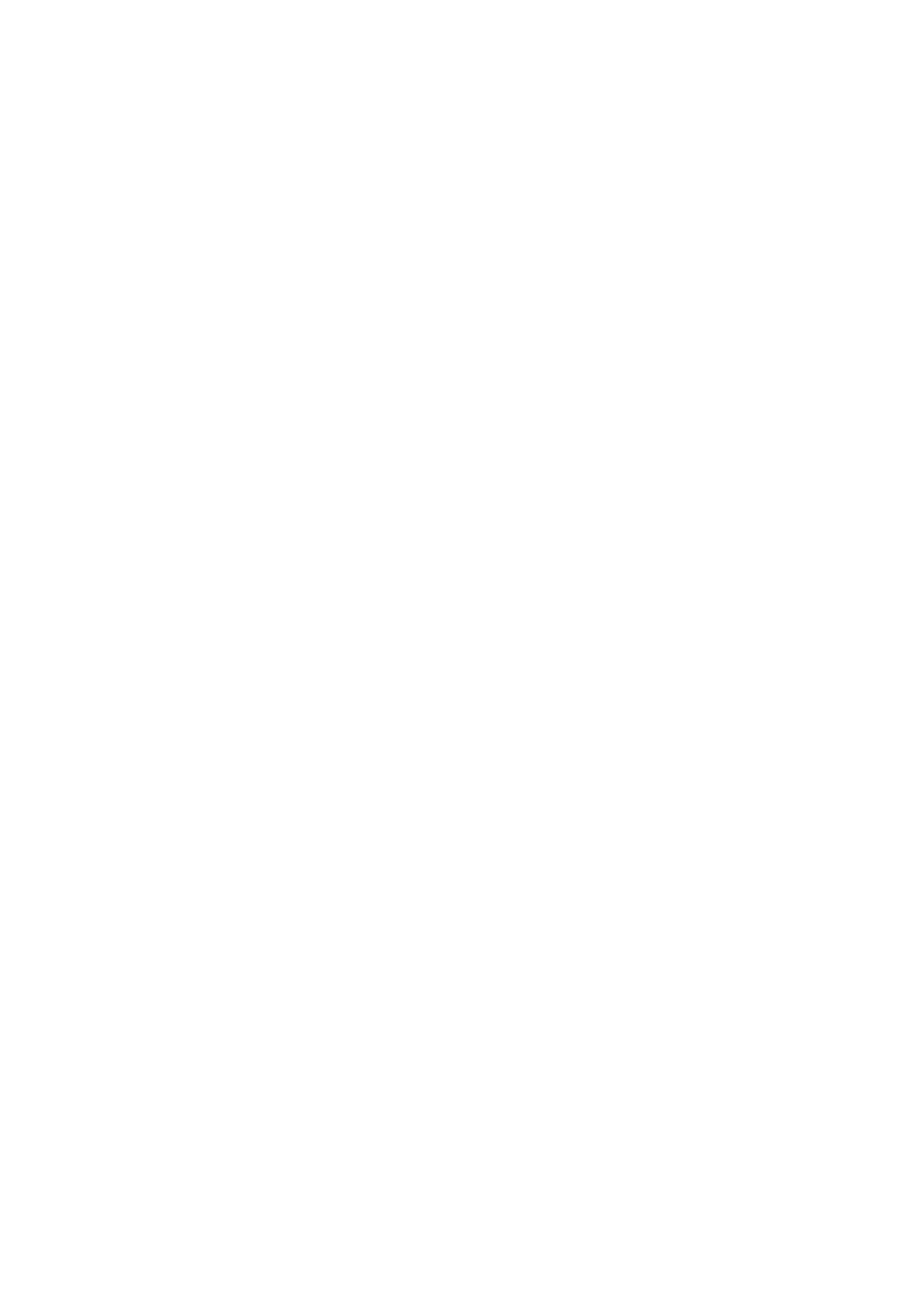# Against Critique, For Critique

*Bruno Latour* 

Although I'm not against critique, my paper has been put into a section called *Critique of Critique*. Critique is not a topic I have worked on very much apart from one single paper to explain why "it has run out of steam". So, I'm slightly worried that the other authors might not be happy because I'm asked to write about a topic, I tried to convince Isabelle Graw I know nothing about. Nevertheless, I applaud the undertaking of having a symposium—to which this essay belongs—on the *value of critique* on the 18<sup>th</sup> January 2017 the day before the United States of America enters an extraordinary deconstructionist effort that will probably lead to its own irrelevance and maybe demise by inaugurating the new president. The tragedy of this inauguration is something, which I'm keeping in mind while writing.

#### Four forms of critique

——————

I want to shift the attention to the word 'critique' by distinguishing four understandings of it: one innocuous enough, and the other three are more troublesome. The first meaning I will investigate is the one which was alluded to by Isabelle Graw and which is essential for any art school.1 In this meaning art, cinema, theatre and literature are studied, and critique plays a vital and pragmatic role in the testing and tasting of the works of art. It guides them on their trajectory towards the public. From the sociology of science as well as the sociology of art we know that any work of art needs critique in order to advance and flourish. The key feature of this understand-

 <sup>1</sup> See Graw (2019): "Working Hard for what?".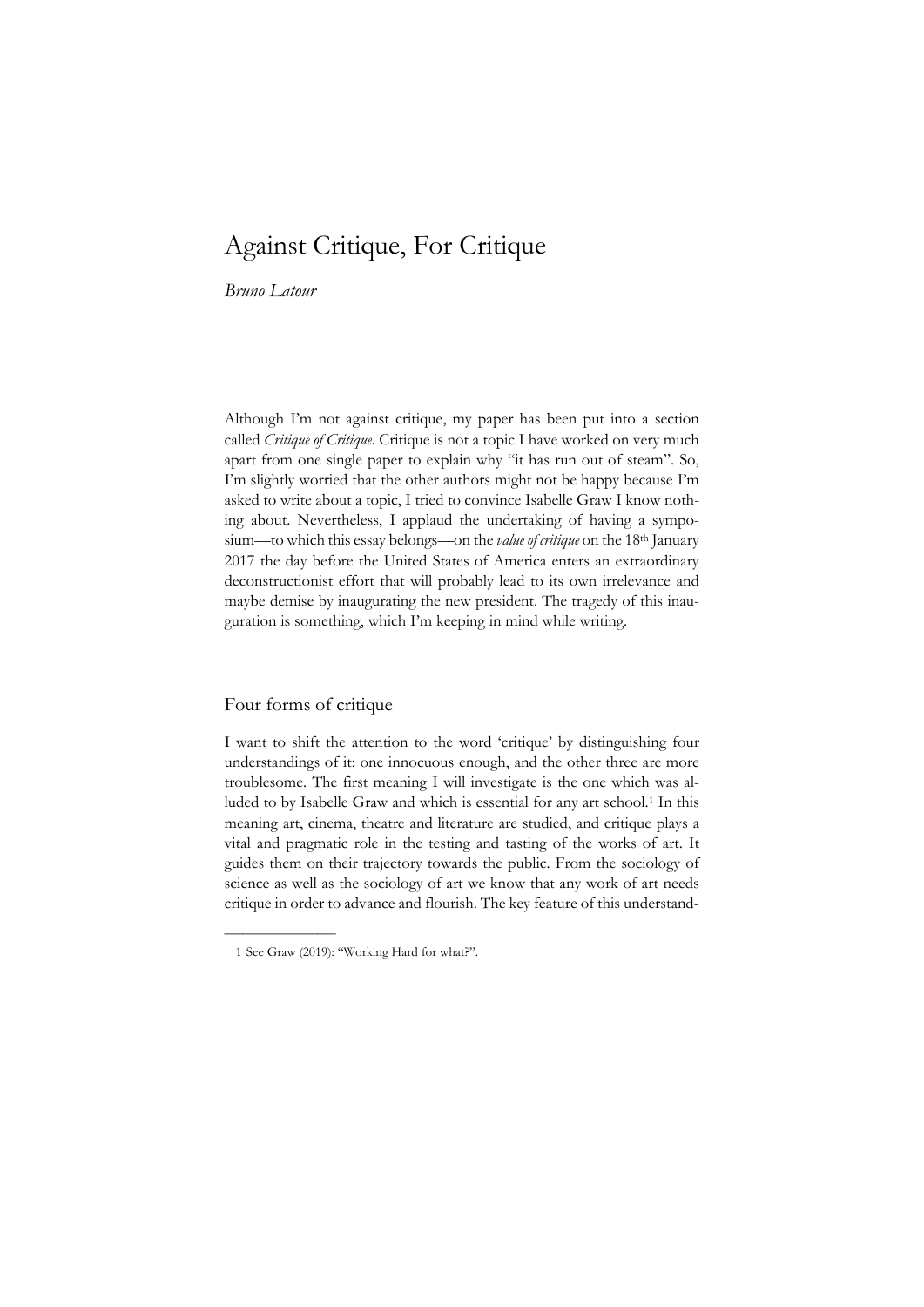ing of critique is its pragmatic sense of reflexivity. It is based upon a learning process: by drawing conclusions from the outcome of the experiment, the reaction of readers, or the reactions of the artists themselves to what is said about their work, the subject itself will undergo a modification. It's a positive, pragmatic, and reflexive definition of critique, which brings about these feedback-loops, which can be called learning curves. I have no objection to this understanding of critique.

Now, I'm aware critique is used differently in other traditions two of which are very important. In one of them critique is used to denounce an unbearable state of affairs. This use of critique is reminiscent of Voltaire's attacks on the church. It's a form of critique Luc Boltanski and his colleague call "the affair": it's the possibility for people to *take risks* and insist on taking risks in denouncing a state of affairs and *trying to modify the situation* in question. What is historically important and still relevant today is that this second form of critique doesn't require much reflexivity nor is especially connected with taste and testing. On the contrary, it's an activity turned entirely toward action: if it has no consequence on the state of affair, which is being denounced, we are allowed to say that it is not a good form of critique because it didn't modify the situation. I have no qualms with this second meaning of critique and I am always impressed by the importance of it in the present world.

The third meaning of critique played a central role especially in Germany. I'm talking about the transcendental view on the conditions of possibility as Kant pursued in his inquiries on moral statements and aesthetic judgements. When we discuss this kind of critique, we tend to forget that Kant first engaged these questions late in his life. Before that he was primarily teaching natural sciences. To use a technical language: the conclusion that the transcendental condition of any possibility as an origin point is fundamentally true in theory, had only been reached after years of practice and through a lengthy development. It's only after years of teaching astronomy, geography, anthropology, and all the other sciences, that Kant came upon the conditions of possibility and introduced a reversal in the order of things. This is often forgotten by philosophers when they hold that the conditions of possibility are to be seen as the beginning of things—although it's always the opposite, it's always the last step. My reservation about this third meaning comes from this reversal: it would be nice to learn the conditions of possibility of any event, but since they are always visible after the event, they are no more relevant than the proverbial hooting of the owl.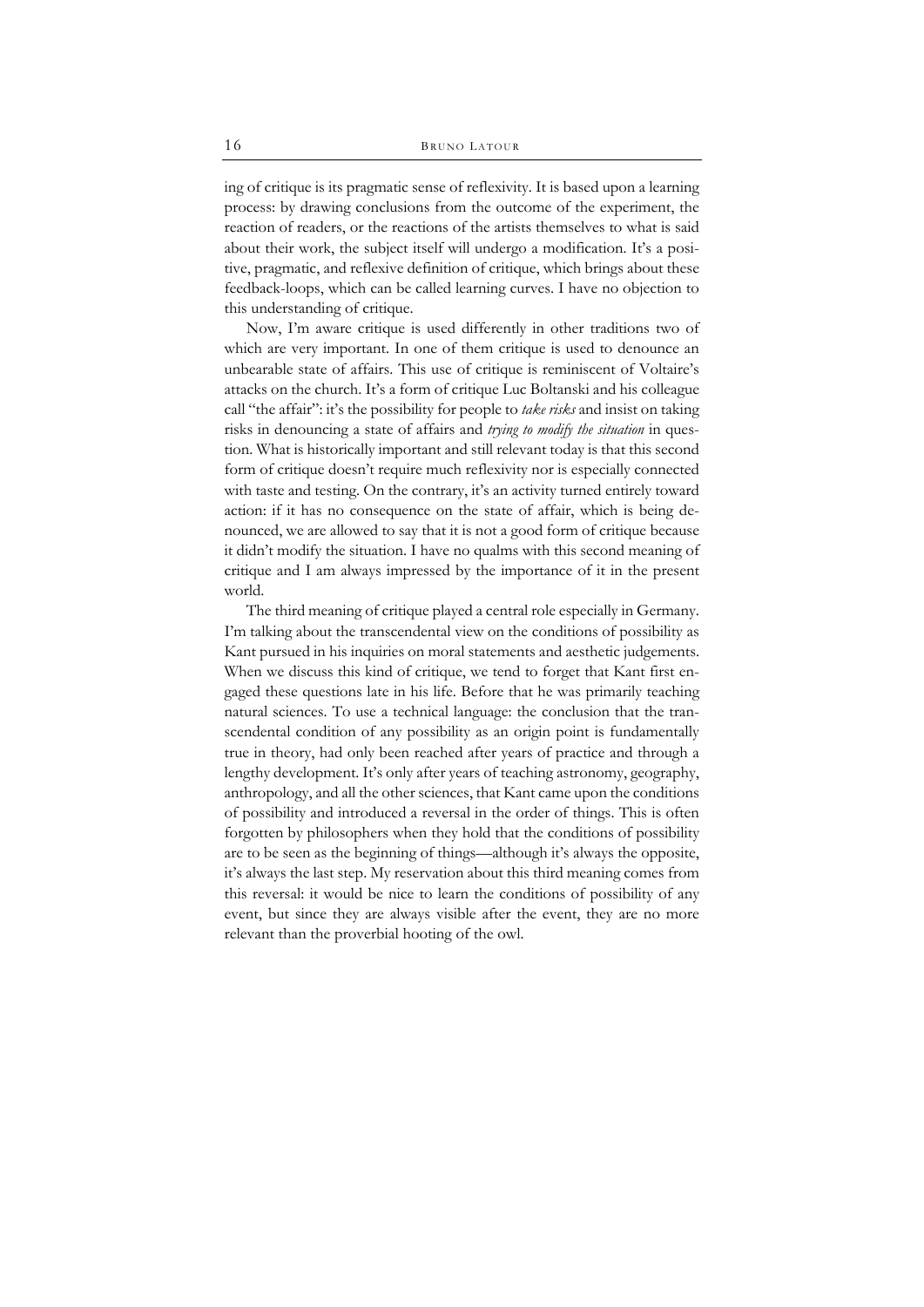In effect this third meaning has a high-cost and a low-cost version. The former is practiced, of course, by Kant. Uncovering the conditions of possibility requires much time and work and it is often much later in life when one begins to be interested in the consequences and the conditions of possibility of some state of affair. But there is a cheap version of this form of critique which philosophers have unfortunately taken to, especially in France. It could be summed up as: "We'll only layout a (theoretical) foundation as the rest is of no real importance." This is merely a technical transformation of Kant's form of critique into a cheaper version of it. It suffers from an indifference to the pragmatic condition of a discipline, namely to the sciences of activity and to the cultures at work. We can see this cheap critique in action when some philosophers look down at others, e.g. anthropologists or sociologists, by saying: "I see what you're doing, but wait: what and where are the foundations in your considerations?" The irrelevance of this sort of critique is due to the uncertainty on what role "foundations" are supposed to play in any state of affairs.

The only meaning of critique I oppose is a fourth one, because it is politically relevant, especially at this time in the American election cycle. I'm not talking about a pretentious, 'highbrow' form of critique. Instead I'm aiming to point out a 'lowbrow' form. When someone uses this fourth meaning of critique, it is implied that there is a sort of division between "mere people" and "an authority" the former mocks and derides. The "mere people" see themselves criticizing the elite on behalf of the people. Although it's a powerful form of critique which has always existed, hardly any books have ever been written about it. Nevertheless, it constitutes a very important part in the history of the way the people relate to the higher-ups in any domain. Now what reasons do I have in bringing up this fourth form of critique? It plays a significant role in the inauguration of the United States presidency. There we are entering a completely fact-less and post-truth state of derision accompanied by a powerful and strong form of resentment. (The catchphrase seems to be: against political correctness).

What has happened to critique, I think, is the immense decrease in its cost. With a social medium and an internet connection, you may criticize everything for almost nothing. This is why critique as such has run out of steam. If I am against critique, in that sense, it is because it has split this legitimate activity into a 'costly' version on the one hand, and a 'cheap', tawdry on the other. Hence, the denunciation of a state of affair, what I called a Voltairean type of critique, has a costly and a cheap version. The latter can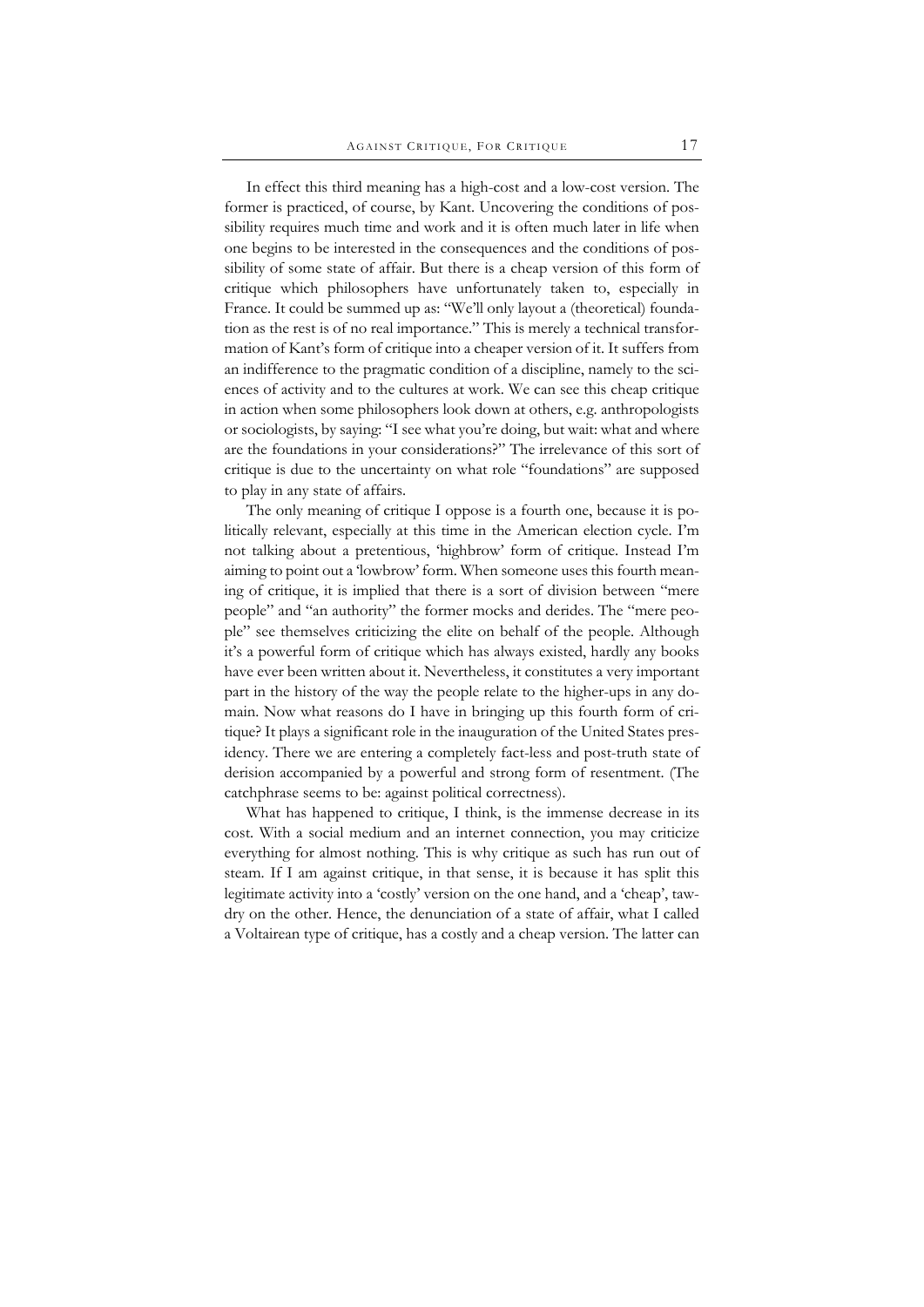be seen in cases where *no risks are being taken* by those who are denouncing a state of affair. At the same time their reticence leads to *no effect whatsoever* on the things being denounced. If I want to be really mean, I would say that there is an inverse relationship between the increasing price of attending a good American University and the decreasing price of that sort of critique. It's cheap in terms of effect because there is absolutely no risk, everybody understands the circumstances, and this constitutes no sort of "affair" whatsoever. This always marks a sad turn of events, where critique itself seems to be downgraded, devaluated. We don't need to preoccupy ourselves with this more than we have to. It's important to at least mention it because this is what the Americans often call "theory". Whenever I hear colleagues say that they teach theory, I am afraid they sell this sort of cheap and no risk form of critical denunciation that makes students feel good and superior albeit with no consequence.

Opposing this fourth sense of critique, I want to, with Donna Haraway, introduce an approach that is not critical distant but has *critical proximity*. 2 The way I understand and use critical proximity is that it does not allow the use of idealistic foundations as a way to dismiss or to disregard the empirical and practical disciplines nor is it cheap and easy. When teaching critique, especially art criticism as in this case, it's important to stress that its practice doesn't require foundations but a lot of learning curves and a lot of experiments. Henceforth, critical proximity will be the only meaning of critique I will use in the rest of my paper.

So, how do you build feedback loops from full experiments in order to get closer and closer to the purpose of an artwork by using critique, art critique. The same goes also for science critique—something I have practiced for many years while accompanying and watching the development and the interests of the scientists themselves. I have used this critique technique in a project on modes of existence which I'm not going to expand on here.3 To finish this part on the value of critique I want to point out two other significant aspects of critique: its historical and situational value. As I started to study science, 30 to 40 years ago, the opponent was a kind of extended and fairly cheap, but well-entrenched positivism. We had to do something about it because everybody believed that once you have figured out what the facts are, everything else would follow. 40 years later, the questions and the op-

——————

 <sup>2</sup> See the unpublished paper: Latour (2005): "Critical Distance or Critical Proximity? A Dialogue in Honor of Donna Haraway".

 <sup>3</sup> Latour (2013): *An Inquiry into Modes of Existence*.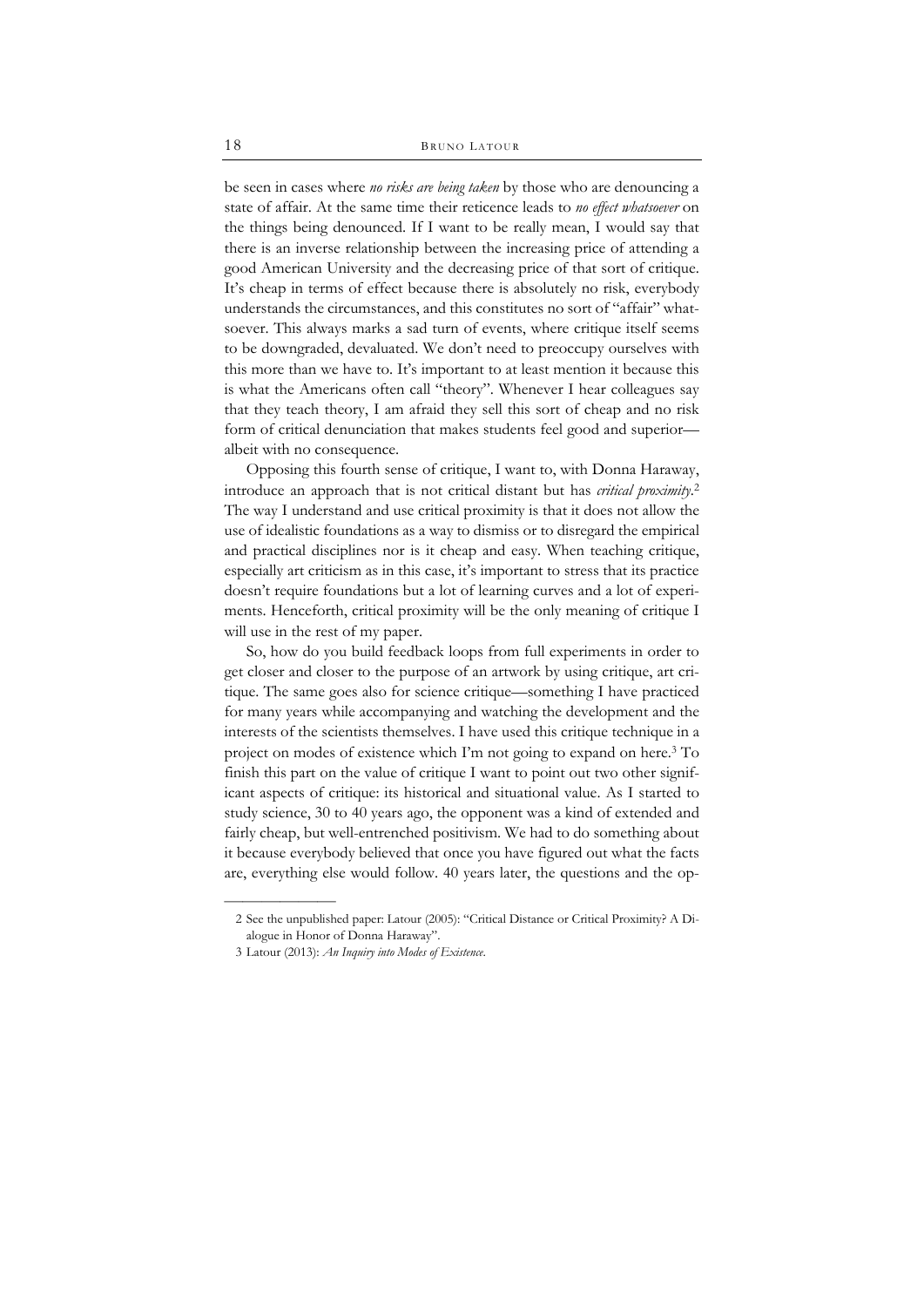ponent are entirely different, seeing that the belief in scientific authority has lost its persuasiveness.

The value of critique cannot be abstracted, distilled from any historical situation. If a person is in a situation where the danger stems from an overstraining faith, or too much common sense, or an overstretching and allconsuming positivism then critique plays, of course, a vital role in distancing oneself from the suffocating and all-absorbing corporate and technical discourse. But the situation is entirely different today. We are in a field of ruins where we no longer have to try to add some sort of pluralism to a suffocating and unified state of affairs. The problem is rather an excess of pluralism, or a complete chaos and indifference to any position whatsoever. I don't like the word post-truth. I think it's a journalistic simplification. Yet still, it's interesting to see how the journalists make use of it: there was an article in the New York Times the other day. Someone calculated how many minutes during a year of U.S. television the presidential campaign was about political issues.4 They counted the minutes broadcasted by all networks combined and ended up with *thirty-six minutes* where people actually were presented with issues. The rest was how Trump reacted to Clinton or how Clinton reacted to Trump—thirty-six minutes of issues in the whole year, all networks combined.

It is not so interesting to exert critique in a situation by taking your distance and debunking another position. I have worked with this sort of criticism a lot in the 2002 exhibition *Iconoclash* at the ZKM, Karlsruhe.5 The question I asked myself was: how did the iconoclastic gesture, which had been so important in the history of Europe, become so counter-productive? And what had been clear in 2002 is now even more counter-productive.<sup>6</sup> If there is a value to and from criticism, it finds itself now in a completely different situation, where it's not about debunking, breaking down, about iconoclastic gestures or the hammer of criticism falling and destroying idols because all

——————

 <sup>4</sup> In 2008, the three broadcast networks, in their nightly news programs, devoted over the entire year a total of three hours and 40 minutes to issues reporting (defined as independent coverage of election issues, not arising from candidate statements or debates). In 2016, that plummeted to a grand total of just 36 minutes. ABC and NBC had just nine minutes of issues coverage each; CBS had 18 minutes. Therefoe ABC and NBC each had less than one minute of issues coverage per month in 2016. Those figures come from Andrew Tyndall, whose "Tyndall Report" monitors the news programs. See: Nyt 1–17 kristof.

 <sup>5</sup> Latour/Weibel (eds.) (2002): *Iconoclash. Beyond the Image Wars in Science, Religion and Art.*

 <sup>6</sup> Latour (2010): "An Attempt Writing a 'Compositionist Manifesto'", *New Literary History*, 41 (3), pp. 471–90.